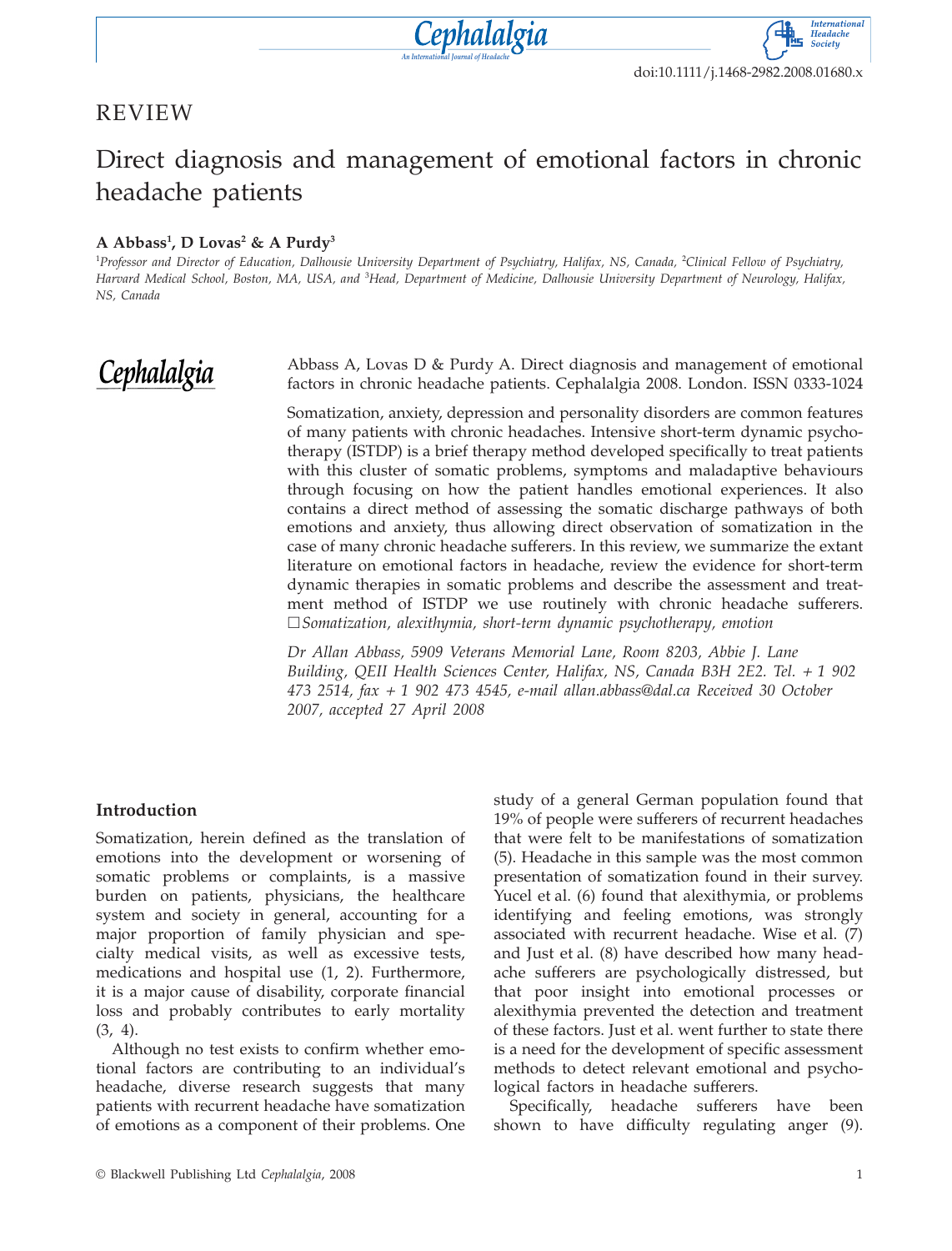Many headache patients tend to turn anger inward towards themselves (10, 11). This effect was experimentally illustrated when migraine patients and controls were subjected to an angerprovoking situation. The migraine patients exhibited significantly less overt anger behaviour and experienced a significantly greater rise in pulse pressure than controls in the anger-provoking situation (12). Nicholson et al. (13), looking at headache patients vs. matched non-headache controls, found that anger turned inward was the most predictive of headache. Almost half of their sample of headache sufferers scored highly on anger-in, compared with only one-sixth of the matched no-headache control group. The internalization of anger and/ or trouble identifying anger has been found in high rates in patients with conditions such as irritable bowel syndrome (IBS), depression and hypertension, which are often comorbid with headache (14).

Although methodological limitations in these studies preclude definitive statements about the causative role of emotions, it is important to develop and research methods to detect somatization and manage it when present in these patients. Historically, somatization has been diagnosed by indirect methods such as history, checklist, speculation or exclusion when other problems are ruled out (15). Similar methods are also used routinely to assess psychological factors in headache patients (16). The limitation of these methods is the high risk of type 1 and type 2 diagnostic error where emotional causative factors are falsely assumed to be present or absent. Hence, physicians have been appropriately hesitant to make this diagnosis, thereby denying patients treatment for this causative factor.

Fortunately, this problem has been partially addressed through the advent of methods that attempt to evaluate directly the patient's physical responses to emotion-focused interviewing (17). These methods, derived from intensive shortterm dynamic psychotherapy (ISTDP), constitute an addition to traditional assessment methods by studying the patient's observable responses to emotional activation (18). In the following review we describe this assessment method as it pertains to patients with chronic headaches and report on a case series treated with these methods. A case illustration will be used to highlight the diagnostic and treatment process. Finally, we will review the limitations of this method and the implications of this for medical assessment and management.

### **Empirical basis for short-term dynamic psychotherapy**

Short-term psychodynamic psychotherapy (STPP) methods appear to be efficacious for a broad range of conditions. Leischsenring et al. (19) found it to have robust, lasting effects compared with controls in a 2004 meta-analysis. In the early 1990s two meta-analyses (20, 21) had similar findings, whereas one (22) found it superior only to nontreatment controls and less effective than other psychotherapies. A 2006 Cochrane review (23) found the treatment showed modest to moderate significant effects that were generally maintained in follow-up. This review included randomized controlled trials (RCTs) of diverse conditions including depression, anxiety, personality disorders, IBS, pelvic pain, dyspepsia and urethral syndrome (24–27). In a single uncontrolled case series of refractory headache patients, Barnat found 75.6% reported their symptoms improved or very much improved after five sessions of brief dynamic therapy provided in the context of multidisciplinary care (28). Seventy-three per cent of patients were generally satisfied with the treatment, and 76.7% felt the referral was relevant.

Davanloo's ISTDP in specific has been the subject of 16 clinical studies. Among these are six RCTs, including one studying its effects on immune factors (29), one for pelvic pain/urethral syndrome (27), one for panic disorder (30) and three for personality disorders (31–33). A controlled trial of 77 emergency department patients with medically unexplained symptoms found a  $69\%$   $(P < 0.001)$ reduction in emergency visits the year after being provided ISTDP, whereas an untreated control group had a non-significant increase in emergency use (34). Case series research has found ISTDP effective and cost-effective, yielding reduced hospital admissions and physician use with mixed psychiatric samples (35, 36) and reduced hospital days with treatment-resistant depression (37). One case series found significant improvement in chronic back pain (38), whereas another found significant improvement in functional movement disorders as rated by blinded raters (39). The assessment interview for ISTDP has been found effective in reducing symptoms, including somatic symptoms, in a mixed psychiatric/psychosomatic sample (40). Thus, within the limitations of this mixture of case series and RCT research, ISTDP and, more broadly, STPP methods appear effective in patients with conditions that may coexist with recurrent headache (28).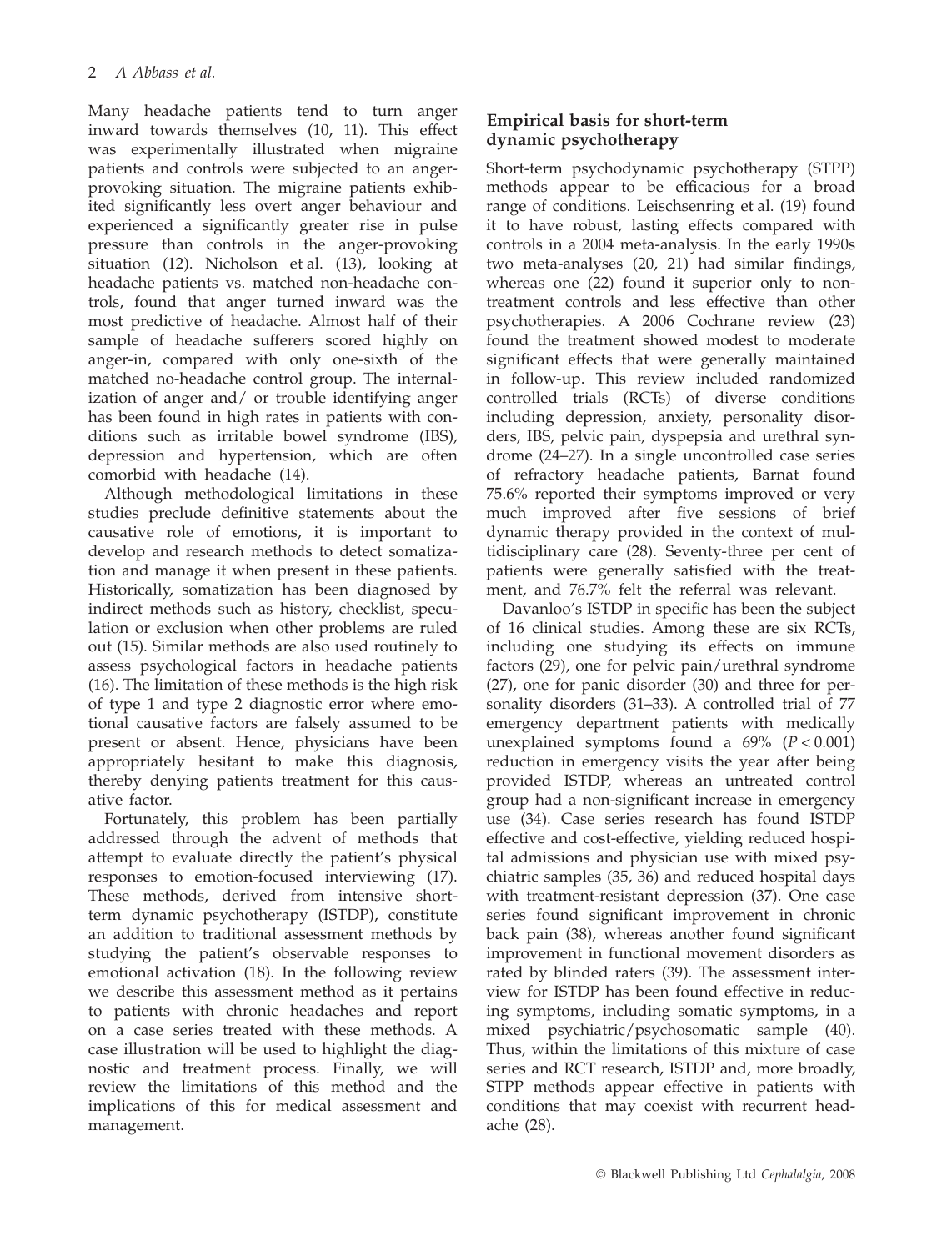While formal outcome research in ISTDP for headache sufferers is required, the method appeared to be effective in helping patients with chronic headache in a naturalistic study (35). In this published series of consecutively treated psychiatry out-patients, 29 (33%) complained of recurrent unexplained headaches (35, 41). Twenty (69%) were female and the average age was 41 years. Sixteen (55%) had comorbid IBS. They were on a total of 23 psychotropic medications, and seven were disabled from work for an average of 54 weeks. In treatment averaging 19.7 sessions, patients experienced normalization on the Brief Symptom Inventory (42), when ratings went from 1.36 (S.D. 0.71) to 0.56 (S.D. 0.44, *P* < 0.0001). They were able to stop 15 of the 23 medications, resulting in a \$540 (CDN) (£276) per month cost saving. All seven that were disabled returned to work after an average of 13 sessions of treatment, resulting in \$16 400 (CDN) (£8391) corporate savings per month. The treatment cost of \$64 000 (£32 745) for this entire sample was, thus, offset < 4 months afterwards. These 29 were part of a sample that experienced a 34% drop in physician visits and a 85% drop in hospital days that persisted in 3 years' follow-up (41).

#### **Somatic pathways of emotions**

Davanloo studied the observable physical and verbal concomitants of expressed emotions in the context of ISTDP therapy with a series of several hundred patients over the past 30 years (43). This set of somatic and expressive patterns is now used clinically as a norm to compare with a patient who may be somatizing rather than experiencing his or her emotions. For example, rage is observed as an internal energy sensation, heat or 'volcano', which rises from the lower abdomen to the chest, neck and finally to the hands with an urge to grab and do some form of violence. Guilt about rage is experienced with upper chest constriction or even pain, intense painful feeling with waves of tears and with thoughts of remorse (43). Inspired by Davanloo, others have gone on to replicate his main findings by studying case series (35, 36, 44, 45). Gaillard (46), a noted neuroscientist, and Neborsky (47) among others have made efforts to describe the probable neurobiological correlates of the treatment process including emotional experiencing. This type of case-based, descriptive research is one facet of diverse, ongoing efforts to understand and explain the links between bodily responses, emotions and neurobiological events (48).

The following descriptions of techniques and phenomenology are based on the above-noted case series, which constitute now > 2000 case studies, each with several to dozens of emotional experiencing episodes. Note that the main findings in this research, namely anger being inhibited and directed somatically, parallels that of the above-cited research in anger dysregulation in headache sufferers (9–13).

#### **When and why somatization occurs**

When feelings are frightening, conflicted, or deemed unacceptable they generate anxiety and defence mechanisms that act to blanket this anxiety (Fig. 1). This is usually the fate of emotions in children traumatized, abandoned or neglected by loved ones, who then have feelings of love mixed with rage and guilt about the rage. When these mixed feelings are unconscious to the patient, the subsequent anxiety and defences are also outside of awareness or unconscious (49). In essence, the rage or anger is turned inward into somatic symptoms both to protect the other person from the rage and to serve as a form of selfpunishment for having the rage to begin with. Thus, the child develops the pattern of turning anger inward and is thus prone to somatic complaints, including abdominal pain, headache, depression, personality problems and other conditions (50). When later life events raise the threat of emotional pain and abuse, the rage is 'turned inward' into acute or chronic anxiety and somatization. The other person in the relationship is safe from the rage, but the process exacts a high toll for the adult sufferer through the range of symptoms and behaviours required to contain these emotions (43). As noted above, independent research (9–13) suggests that emotion dysregulation and



**Figure 1** The relationship between unconscious feelings, anxiety and defences.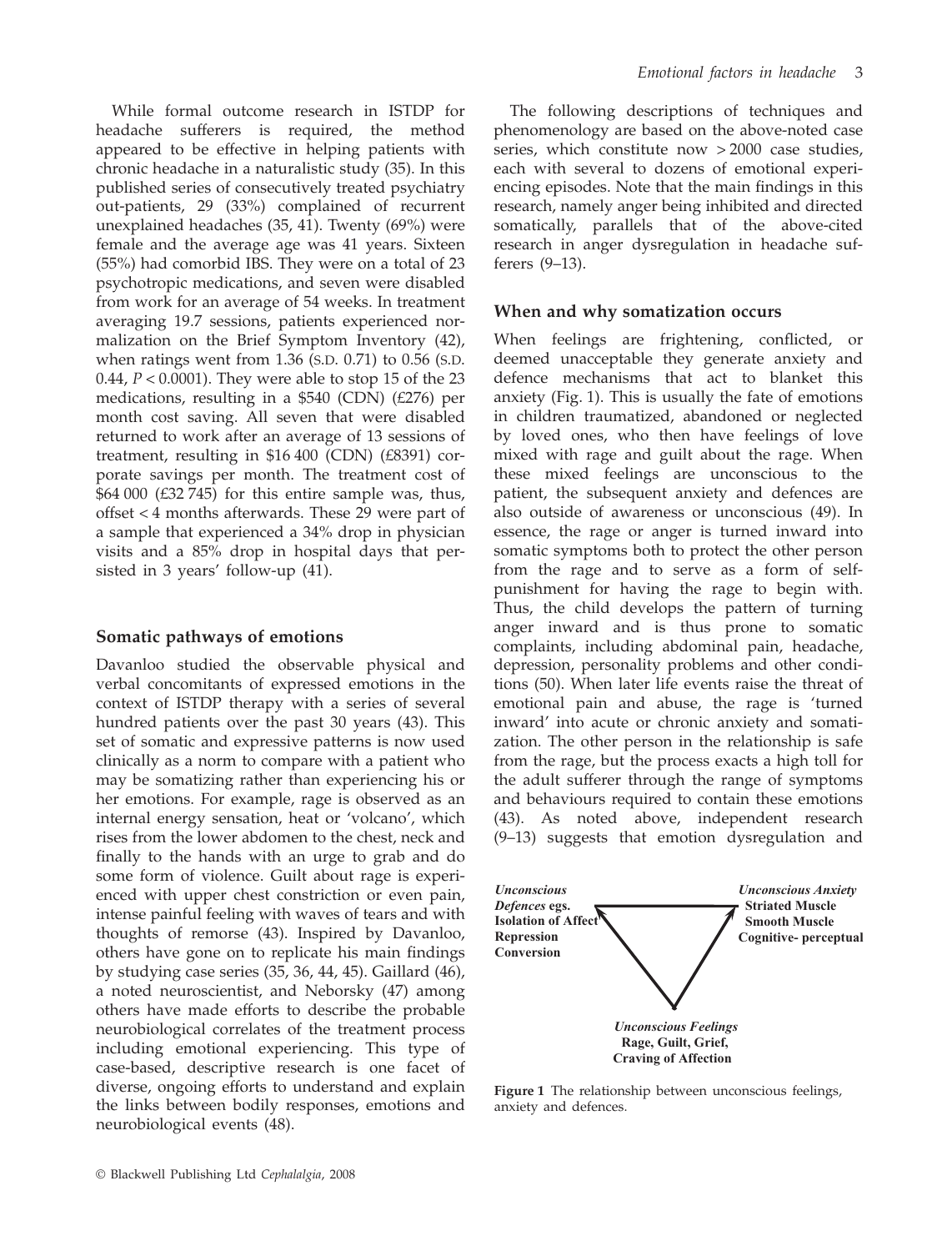self-directed anger may be relevant factors in headache sufferers, although one study (10) found no correlations between anger dysregulation and headache severity or frequency. Considering headache sufferers as a group, this remains a possible contributor to symptoms (9–13) that needs to be evaluated on a case-by-case basis.

#### **Diagnosable patterns of somatization**

Videotaped case research has shown that emotions are blocked somatically with at least four main patterns: (i) striated muscle tension, (ii) smooth muscle tension, (ii) cognitive-perceptual disruption, and (iv) motor conversion (51). These patterns are a common cause of 'medically unexplained symptoms' in neurology clinics (52).

Unconscious striated muscle tension is a neurobiological pathway that proceeds from the thumb, to the hand, up the arms to the neck, face and head, down to the chest and diaphragm, and finally to the legs and feet. It is observable in the seated patient with hand clenching, sighing and even hyperventilation that the patient does not notice. Coupled with this, tension in the frontal, temporal, parietal and occipital regions can produce head pain in an interview. These patients may present with tensiontype headache, dizziness, panic attacks, chest pain, fibromyalgia, other musculoskeletal complaints and chronic pain.

Smooth muscle tension results in acute or chronic spasm of blood vessels, gastrointestinal tract, airways and bladder. These patients may present with cardiovascular phenomena, migraine, IBS, hypertension, urinary frequency and bronchospasm. They often have histories of depression, panic, personality disorders and past sexual or physical abuse. Anxiety in this pathway is observable as abdominal cramps, reflux symptoms, flushing and the development of headache symptoms or sensations of aura in the interview. Thus, smooth muscle tension may be a common underlying factor when one sees irritable bowel symptoms with migraine.

Cognitive perceptual disruption is typically observed as visual blurring, tunnel vision, loss of train of thought, and 'drifting', where the patient is temporarily mentally absent from the room. Thus, in an interview these patients report blurry vision and become confused when anxious. These patients may experience pseudoseizures, fainting attacks and hallucinatory phenomena. They have chronically poor memory and concentration and may present for assessment of dementia. They are

commonly victims and/or perpetrators of partner abuse, have frequent accidents and have transient paranoia. Most have histories of personality disorders and childhood abuse.

Conversion is manifest as localized or diffuse muscle weakness or paralysis. When conversion is active, the person is not having striated muscle anxiety: they appear and are 'relaxed' from this perspective, even though they cannot speak or move a limb, for example. This may be acute, such as in the middle of an argument with a loved one, or chronic when subjected to a longstanding infuriating situation such as war or torture. In an interview, these patients will become visibly physically weak and express that they feel weak in one or other region.

The pathophysiology of each of these pathways and their links to strong emotions have been studied through various types of research (53–56).

The total amount of unconscious anxiety present is distributed over these four pathways. Generally, one pathway dominates at any one time, although the same patient may exhibit different pathways in response to greater or lesser degrees of anxiety. When the anxiety is going primarily to smooth muscle or cognitive perceptual fields, the striated muscles are relatively relaxed since the anxiety is going elsewhere. Thus, the findings of no striated tension plus inability to experience emotions coupled with symptoms and signs described above suggest that the unconscious anxiety is being somatized in these routes. However, such a hypothesis is best confirmed by repeating the test or by symptom reduction over one or more treatment sessions. This finding of an inverse relationship between striated muscle tension and smooth muscle has been noted in research of hypertension (57), asthma (58) and IBS (59). This phenomenon is well known in some patients with conversion (see Table 1).

#### **Defence patterns**

This anxiety tends to activate defence mechanisms. Two of the most important are isolation of affect, and repression. Isolation of affect is the awareness of emotions in one's head without the experience of the emotions in the body—or 'intellectualizing'. Repression is the unconscious process by which emotions are shunted into the body rather than reaching consciousness at all. For example, strong anger and guilt may directly cause diarrhoea, without the person being aware of the emotion of anger itself.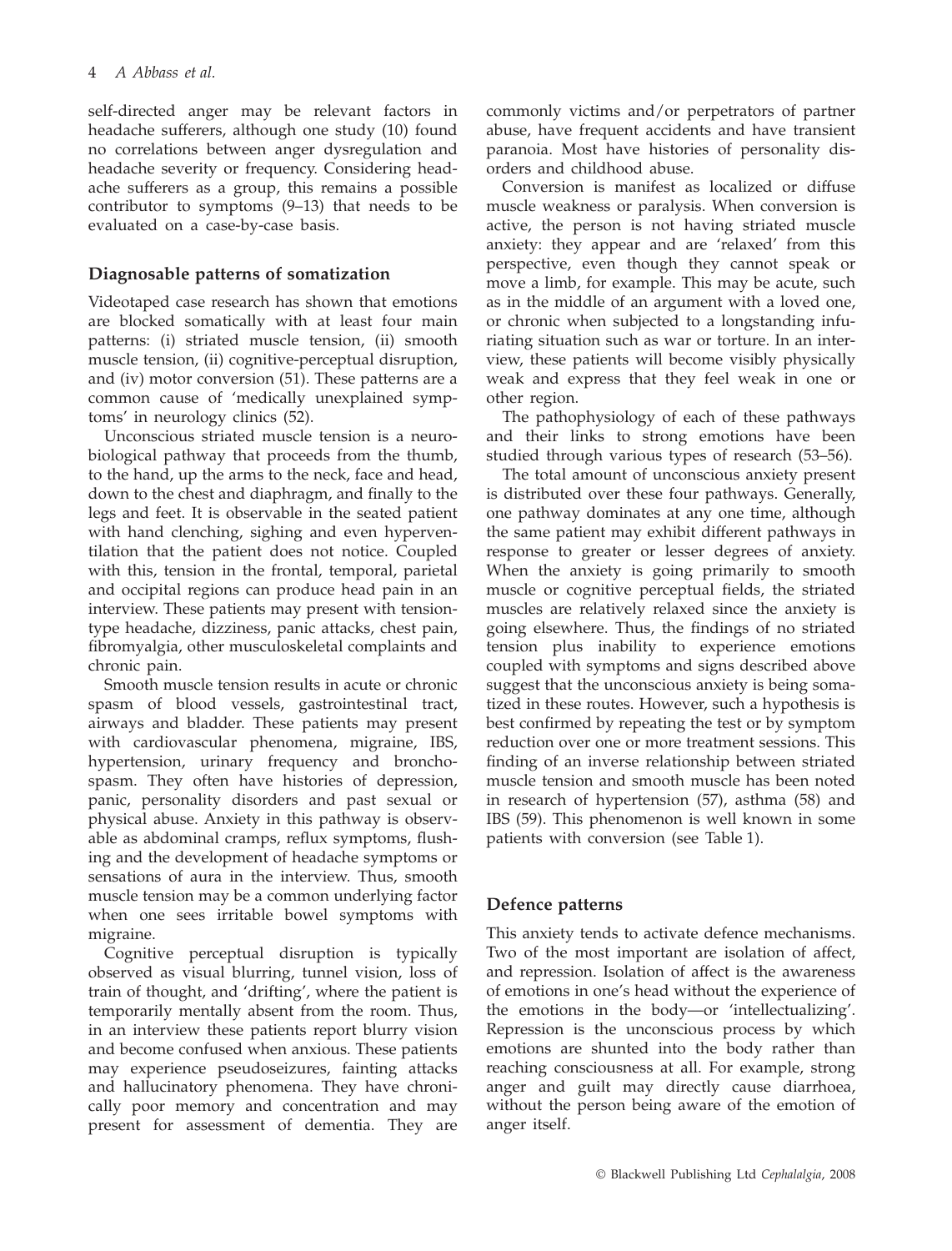| Anxiety format                     | Observations during emotion-focused diagnostic<br>assessment                                                                        | Examples of related health complaints or health<br>problems                                                                        |
|------------------------------------|-------------------------------------------------------------------------------------------------------------------------------------|------------------------------------------------------------------------------------------------------------------------------------|
| Striated muscle<br>tension         | Progression from hand clenching, arm tension,<br>neck tension, head tension, sighing<br>respirations to whole body tension          | Fibromyalgia, tension headache, muscle spasm,<br>backache, chest pain, shortness of breath,<br>abdominal (wall) pain, fatigue      |
| Smooth muscle<br>tension           | Relative absence of striated muscle tension.<br>Instead activation of smooth muscles brings,<br>e.g. cramps in abdomen or heartburn | Irritable bowel symptoms, abdominal pain,<br>nausea, bladder spasm, bronchospasm,<br>coronary artery spasm, hypertension, migraine |
| Cognitive-perceptual<br>disruption | Relative absence of striated muscle tension.<br>Instead patient loses track of thoughts,<br>becomes confused, gets blurry vision    | Visual blurring, blindness, mental confusion,<br>memory loss, dizziness, pseudoseizures,<br>paraesthesias, fainting                |
| Conversion                         | Relative absence of striated muscle tension.<br>Instead patient goes weak in some or all<br>voluntary muscle                        | Falling, aphonia, paralysis, weakness                                                                                              |

**Table 1** Diagnosable somatization patterns seen in recurrent headache patients (adapted from Abbass 2005)

**Table 2** Examination of the emotional system (adapted from Abbass 2005)

| Action                                           | Example                                                                                                                                                                                   |  |
|--------------------------------------------------|-------------------------------------------------------------------------------------------------------------------------------------------------------------------------------------------|--|
| Observation                                      | Note any signs of unconscious tension, somatic distress, or defensiveness from<br>the start of the interview                                                                              |  |
| Ask about emotions                               | Can you describe a situation when you got a headache?<br>What feelings do you have when you talk about that?<br>How do you experience the feeling of anger in your body when it is there? |  |
| Distinguish feelings from anxiety<br>or defences | The tension you had was anxiety, but how did the anger feel?<br>Becoming quiet was what you did, but how did you feel inside?                                                             |  |
| Observe physical responses                       | Observe the physical and behavioural responses in the patient when the<br>emotional system is activated.                                                                                  |  |
| Review and planning                              | Review all findings with the patient. Verify the patient agrees with what you<br>have observed. Plan any further treatments or referral                                                   |  |

#### **Experiencing emotions overrides somatization**

When feelings are being experienced consciously to some degree, then, by definition, they are not being somatized to that degree at that moment (17). For example, when the somatic pathway of rage is activated, it goes up the body in the opposite direction to the anxiety and somatization. At the point of emotional experience, somatization has temporarily been stopped or reduced. At this time both patient and doctor can see 'what is left' and 'what has improved' as emotional experience supersedes somatization. This allows one to generate testable hypotheses or inferences about emotional causation through this dynamic process.

#### **'Physical' examination of the emotional system (see Table 2)**

Since the process of somatization is unconscious to the patient, it is diagnosed based upon objective findings of examination rather than on a patient's verbal report. The patient presenting to the doctor with a headache often believes the problem is caused by physical processes, so the history alone is more likely to lead to physical testing and medical treatments than to an examination of emotional factors.

Thus, emotional assessment is much more like performing a physical examination than taking a history. Although there may be clues on history suggesting a patient is somatizing (60), the definitive test is 'hands on', observing the patient's direct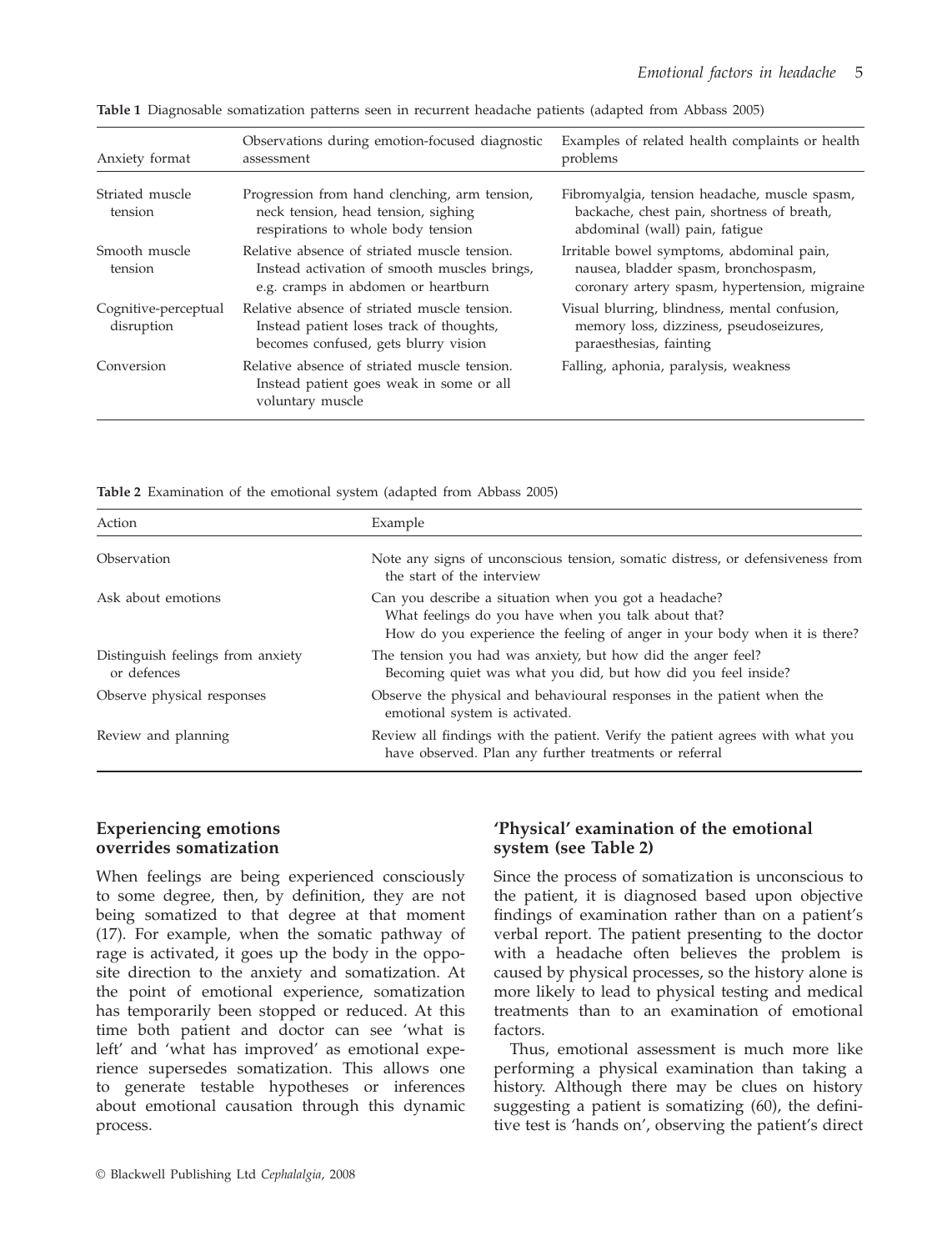| Response                                                                                                    | Interpretation and response                                                                                                                                               | Beware of                                                                                                                                          |
|-------------------------------------------------------------------------------------------------------------|---------------------------------------------------------------------------------------------------------------------------------------------------------------------------|----------------------------------------------------------------------------------------------------------------------------------------------------|
| Response 1: Symptoms go up with<br>emotional focus, then down after<br>focusing away from emotions          | The diagnosis is likely somatization.<br>Provide trial of emotion-focused<br>psychotherapy and monitor for<br>gradual symptom removal                                     | False positives due to coincidental<br>symptom changes in interview<br>Health problems unrelated to the<br>somatization could always be<br>present |
| Response 2: Symptoms are improved or<br>removed by emotional focus or<br>emotional experience in the office | The diagnosis is (was) somatization of<br>those emotions. Follow-up to see if<br>gains are maintained                                                                     |                                                                                                                                                    |
| Response 3: No change in symptoms                                                                           | Somatization is unlikely to be the cause<br>of the symptoms. Look for other<br>physical causes                                                                            | False negatives due to high defences,<br>sedation, lack of cooperation,<br>inadequate focus by physician                                           |
| Response 4: Unclear response                                                                                | May or may not be an emotion-based<br>component in the symptoms. Repeat<br>test, consider other diagnostic tests<br>or referral for emotion-focused<br>diagnostic testing |                                                                                                                                                    |

**Table 3** Interpretation of responses to emotionally focused assessment (adapted from Abbass 2005)

response to a focused interview process. This assessment progresses from observation to palpation. First, one observes the patient upon coming into the office for the presence of visible unconscious anxiety. Then, in the context of a supportive patient–doctor relationship, one may explore emotionally charged situations. Asking about specific recent events and feelings that were triggered usually mobilizes emotions, giving you and the patient a direct look at how their emotions affect them physically. If a patient is anxious in the office, then one can examine the feelings they experience during the interview.

#### **Interpretation of responses**

With this emotionally focused assessment, there will be either a transient increase, decrease, removal of or no change in the somatic symptoms (see Table 3). Removing the symptoms over a few minutes by facilitating emotional experience is the best direct evidence that somatization of these emotions was a factor leading to the somatic symptoms.

#### **Review and planning**

This interview process is followed by reviewing the findings and management options with the patient. Management options may include another interview, further medical investigations, referral for treatment or follow-up to see the patient's response to the interview itself. If there is no shift in somatic symptoms despite emotional experience, this suggests a physical cause should be sought out.

#### **Case selection**

Patients with signs of unconscious anxiety (e.g. hand clenching/sighing, abdominal cramps, mental confusion) in the consultation are prime candidates for this assessment tool. Patients who have histories of anxiety, depressiveness, treatment-resistant headache, other 'functional' somatic problems (such as IBS), histories of emotional trauma and personality disorders are good candidates for this assessment method. Patients who appear completely closed to the possibility that emotional factors may be relevant in their case should be handled cautiously to prevent confusion and treatment misalliance. Finally, patients with active depression, conversion, cognitive perceptual disruption and severe personality disorders should be referred for assessment, as the anxiety level must be titrated to prevent exacerbation of these conditions.

#### **Psychodiagnostic evaluation and treatment of a case of chronic daily headache**

The principles described above will be illustrated with a case.

The patient is a 52-year-old woman with chronic daily bitemporal headaches and 'fibromyalgia', all of which have worsened over the past 4 years since the onset of menopause. Her headaches were present for 25 years prior to worsening and she had intermittent moderately severe headache when she was younger. Over time her headaches have become more frequent, with less severe episodes, but daily, and have not responded to any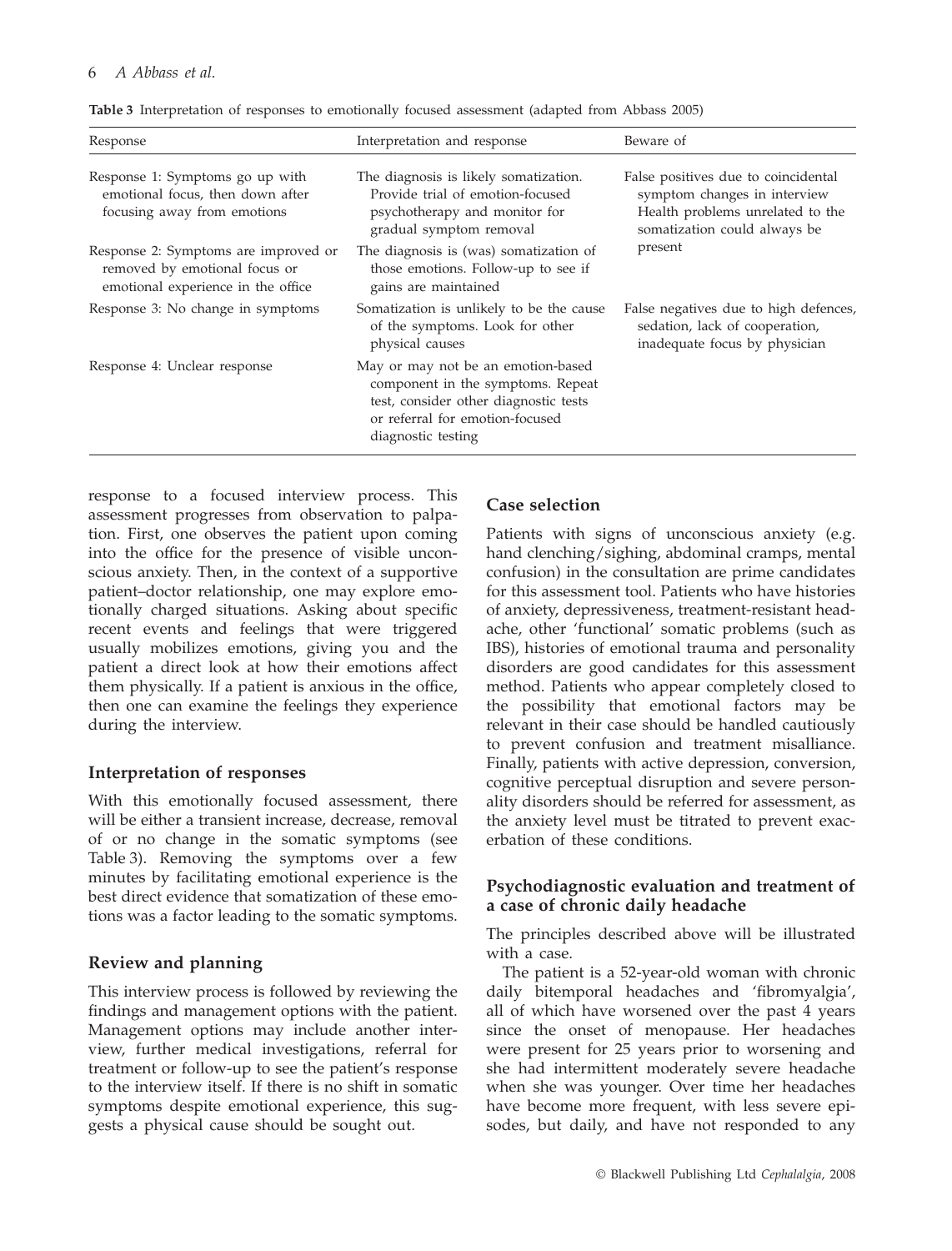medications, including migraine-specific medications for abortive therapy and several preventive medications. She has been using a fair amount of analgesic-containing compounds in the past, which 'took the edge off' the pain, but in the last year stopped all medication as nothing worked. She has had a history of anxiety and depressive episodes. Her general and neurological examinations were within normal limits. Prior computed tomography of head and magnetic resonance scans failed to yield any intracranial pathology to explain these headaches. She arrived at the assessment interview describing her daily headache symptoms. She described that some episodes are more severe like a 'pounding, smashing pain', with nausea and sensitivity to light. She described no aura.

#### *Preliminary diagnostic considerations*

This is a typical case of chronic daily headache (CDH) (61). This patient is likely to have had migraine without aura when she was younger, and now has transformed into CDH over years, initially with overuse of analgesics, then without treatment. The history of prior anxiety, affective disorder and 'fibroymalgia' are well recognized conditions comorbid with CDH (62).

As the interview began she was visibly tense with hands clenched and with sighing respirations.

- Doctor: I notice when you came in that you are tense. Did you notice that?
- Patient: (sigh) No not really. I get short of breath sometimes and don't know why. I'm a little nervous about this interview.
- Doctor: Do you notice the tension in your muscles?
- Patient: I'm tense in the shoulders, my neck, my head and I have a headache. I feel a bit out of breath. (Sighs)
- Doctor: Can we look into the feelings you have coming in here, to see what produces this tension?
- Patient: I don't know. (Sighs, hands are clenched) I've been on medications for my headaches for many years.
- Doctor: If you like we can try to see what generates this tension and how it affects you. (securing consent and collaboration)
- Patient: Well, I've been having headaches for 25 years and nobody has been able to help remove them. There is a frustration about that now coming to see you. (A psychiatrist)
- Doctor: How do you feel about 25 years of suffering now coming to see another doctor? What emotions tighten you up like this?
- Patient: I can't recognize any feelings towards you. (Smiles but sounds somewhat irritated)
- Doctor: Right now how did you feel?
- Patient: Frustrated . . . at myself.
- Doctor: But is that a pattern, that when you feel angry you become angry at yourself mostly?
- Patient: Yeah, I suppose, but I never noticed that.
- Doctor: But how do you feel toward me here first? What drives this tension in this moment? Is there a time you had strong anger but it goes at yourself?

With further focus she described a situation of anger towards her husband, but instead of feeling angry she became tensed, self-critical and felt pain in her shoulders and neck that later became a 'pounding' headache. From there she went to a situation of anger with her son, in which he was very defiant and she pulled his hair, became nauseated and later developed a severe headache.

Doctor: Can we look into that situation?

- Patient: When my son was little, I was infuriated and pulled his hair. (Hands now look strong and the tension has dropped)
- Doctor: How does the anger feel in your body? How do you feel right now here when you speak about it?
- Patient: My arms just . . . want to grab . . . to punch. (Hands have turned to fists)
- Doctor: What do your arms want to do with those fists?
- Patient: I would punch him . . . hard.
- Doctor: Where do you want to punch?
- Patient: On the head . . . more than once for sure. I was so enraged.... That makes me feel horrible. I felt so bad and never forgot that all these years. (Tears of guilt form)
- Doctor: How bad is he hurt with those punches?
- Patient: Pretty bad. (More tears) He was a little boy but very stubborn. It was 25 years ago.
- Doctor: You have guilt about just this old feeling really. Where does this anger and guilt all come from, because you have a pattern of it all turning inward?
- Patient: I wanted to be a perfect mother . . . and I wasn't... (weeping). It was very hard with four children at that time. My son was so upset when the other children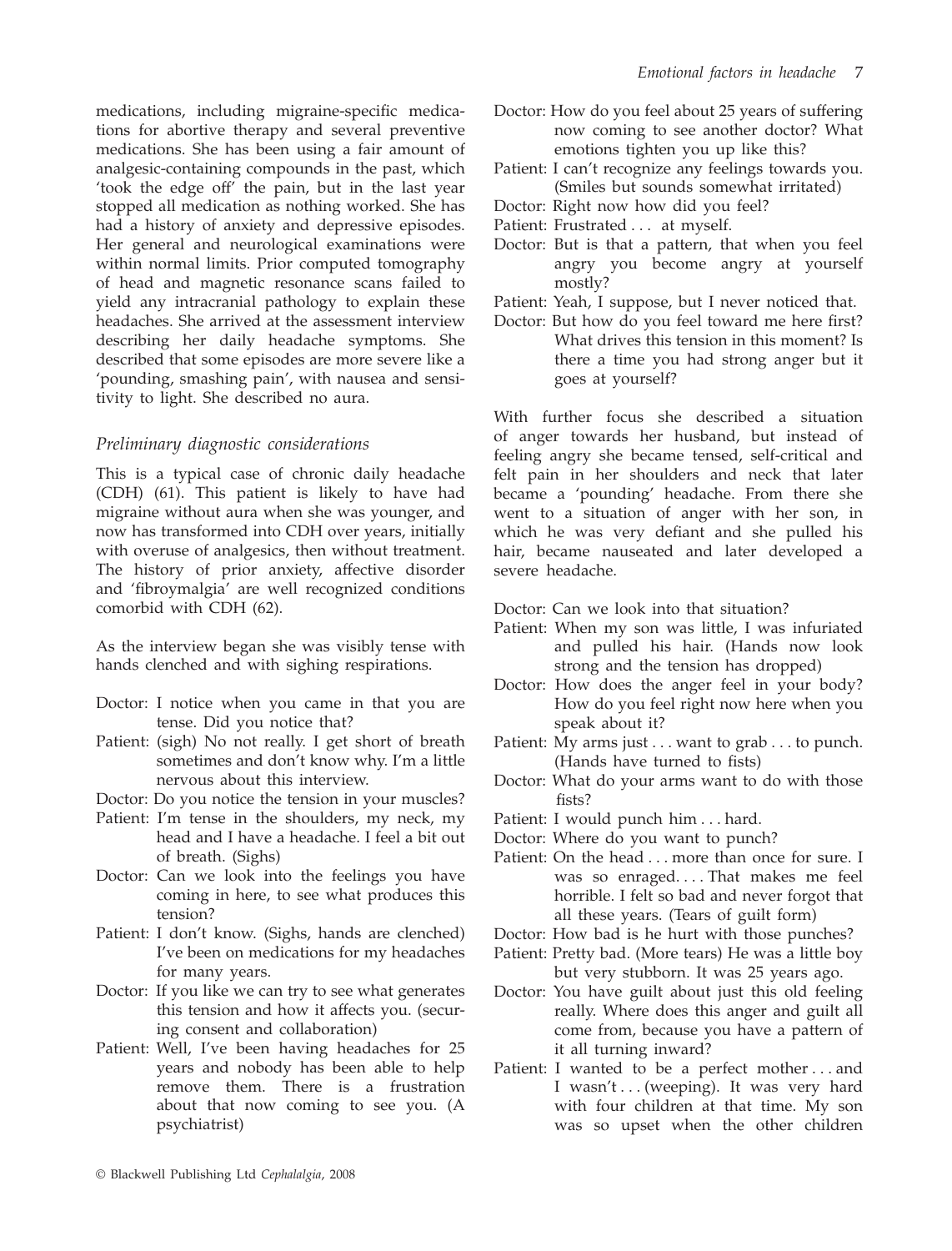came along . . . he became so defiant and rejecting.

- Doctor: He was rejecting you?
- Patient: Yes, he kept pushing me away.
- Doctor: Did you ever have that happen before?
- Patient: Yes, my father. I was the seventh child, and he was so busy, he never gave me any time. I wanted much more from him. I decided then I would show them more love when I had children. (waves of sadness weeping openly). My mother was too busy too. I felt that lack.
- Doctor: Was there any time you wanted more and were rejected?
- Patient: Yes, once, my father was sleeping and I went to kiss him and my mother told me to leave him alone. (Sighs)
- Doctor: How do you feel toward her?
- Patient: Angry. (Sighs again)
- Doctor: Do you feel that now again?
- Patient: Yes. (Animated and strong arms, rise in energy)
- Doctor: How do you feel the anger if you don't let it go to tension? What did that anger want to do if you let it out?
- Patient: I want to lash out at him. (Hands move to slapping motion) To slap him.
- Patient: Thrusting feeling, to punch him.
- Doctor: How much energy is in your arms?
- Patient: Three hard punches. (Thrusts her fist forward illustrating the motion)
- Doctor: How you feel if you repeatedly punched your father when you wanted affection from him?
- Patient: I'd hold him... that's all I wanted. (Sobbing)

This is followed by a global review of what was covered, namely the link between rejection, sadness, anger and guilt about anger producing guilt and tension, as if to hold in the feelings from the past. When these complex feelings arise with her family members, or doctors, the anxiety rises as if the anger would come out. She then becomes tense, self-critical and inhibited, producing a combination of fibromyalgia pain, headache and depressive symptoms. Prior to this session, she had not been aware of the link between the feelings and symptoms. During the interview she clearly noticed the cessation of muscle tension and the headache when the feelings passed through. She left without tension and felt she had a good understanding of this emotional factor and how it impacted on her symptoms. In a 3-month follow-up she noted a significant drop in headache intensity and frequency, coupled with improved relationships with her son and husband.

#### **Limitations and future directions**

There are several limitations to note regarding what is presented in this review. First, the empirical support for the model of 'unconscious' and 'emotions' is limited to detailed analysis of large videotape case series. Because the unconscious mind is not a physical structure to be dissected, we are left to observe its outward manifestations and responses to interviewing. Nevertheless, this assessment method, called 'unlocking the unconscious', when applied to certain patients is considered by practitioners and noted researchers as one means to a 'direct view' of unconscious emotional operations (63).

Second, emotional factors may be a central cause, a partial contributor or not at all causal in a given patient's headaches, leading to some false positives and false negatives with this assessment approach. We recommend assessing emotional processes directly and making a determination, with the patient, of whether or not these factors play a role in his or her case.

Third, this assessment method generally does require training, although the information herein is enough to allow many clinicians to incorporate elements into a consultation as a part of functional inquiry (e.g. how does anger or stress affect you physically?) and the observation component of the mental status examination. Thus, we provide training in this to all medical undergraduates and residents across all disciplines at our university on an annual basis. The training method used is a combination of videotape workshops, live interviews for referral sources and videotape training with peer supervision (64).

To address the limitations of existing research, the ISTDP model requires formal research as a diagnostic and treatment vehicle as regards headache populations. This assessment interview should be formally researched to determine its sensitivity, specificity and limitations as it pertains to patients with recurrent headache. Its efficacy as a treatment model should be determined with an RCT of a neurologically evaluated and blindly rated sample of patients. Such a study could evaluate the scope of utility, magnitude of effects and the limitations of this as a treatment approach. Finally, a standardized brief assessment interview tool that physicians may use to screen for emotional factors in headache presentations should also be developed, piloted and researched.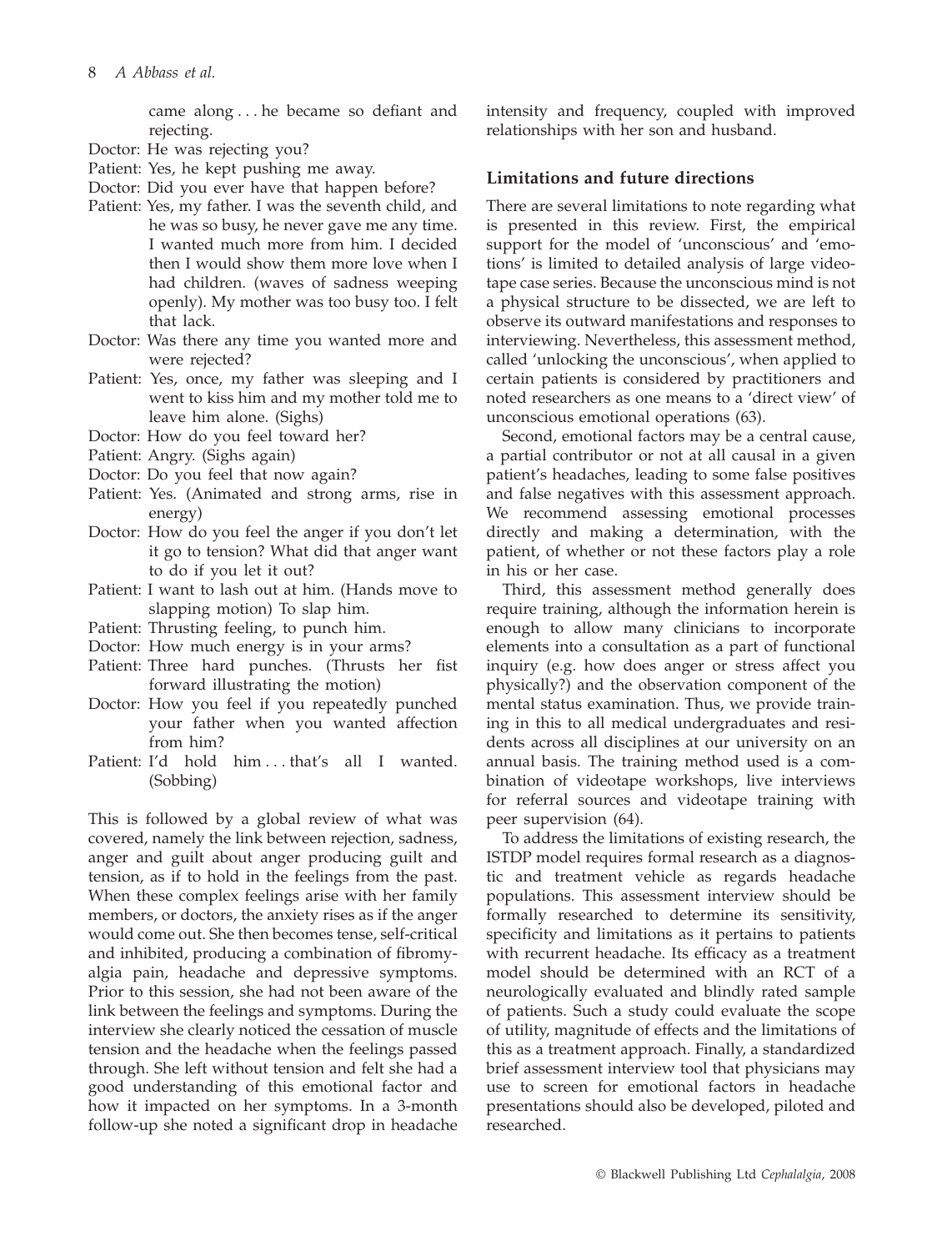#### **Conclusion**

Somatization in recurrent headache sufferers is prevalent and taxing—on the patient and loved ones, and the healthcare system and society at large. In some patients it appears a basic difficulty in identifying and experiencing complex feelings can result in or exacerbate the condition. Emotionfocused interviewing can help a physician to determine whether emotional processes are relevant in individual patients. Detected pathology can then become a focus of treatment. When no pathology is found in this system, one can pursue physical investigations with greater yield and more efficient use of often-limited resources.

Finally, although there is case-based and RCT evidence for its effectiveness in treating related populations, ISTDP should be formally researched to determine its role and limitations as a diagnostic and treatment approach for somatization in recurrent headache.

#### **References**

- 1 Fink P, Sorensen L, Engberg M, Holm M, Munk-Jorgensen P. Somatization in primary care. Prevalence, health care utilization, and general practitioner recognition. Psychosomatics 1999; 40:330–8.
- 2 Kroenke K, Mangelsdorff AD. Common symptoms in ambulatory care: incidence, evaluation, therapy, and outcome. Am J Med 1989; 86:262–6.
- 3 Barsky AJ, Ettner SL, Horsky J, Bates DW. Resource utilization of patients with hypochondriacal health anxiety and somatization. Med Care 2001; 39:705–15.
- 4 Engel CC Jr, Liu X, Hoge C, Smith S. Multiple idiopathic physical symptoms in the ECA study: competing-risks analysis of 1-year incidence, mortality, and resolution. Am J Psychiatry 2002; 159:998–1004.
- 5 Rief W, Hessel A, Braehler E. Somatization symptoms and hypochondriacal features in the general population. Psychosom Med 2001; 63:595–602.
- 6 Yucel B, Kora K, Ozyalcin S, Alcalar N, Ozdemir O, Yucel A. Depression, automatic thoughts, alexithymia, and assertiveness in patients with tension-type headache. Headache 2002; 42:194–9.
- 7 Wise TN, Mann LS, Jani N, Jani S. Illness beliefs and alexithymia in headache patients. Headache 1994; 34: 362–5.
- 8 Just U, Oelkers R, Bender S, Parzer P, Ebinger F, Weisbrod M, Resch F. Emotional and behavioural problems in children and adolescents with primary headache. Cephalalgia 2003; 23:206–13.
- 9 Materazzo F, Cathcart S, Pritchard D. Anger, depression, and coping interactions in headache activity and adjustment: a controlled study. J Psychosom Res 2000; 49:69–75.
- 10 Venable VL, Carlson CR, Wilson J. The role of anger and depression in recurrent headache. Headache 2001; 41:21– 30.
- 11 Hatch JP, Schoenfeld LS, Boutros NN, Seleshi E, Moore PJ, Cyr-Provost M. Anger and hostility in tension-type headache. Headache 1991; 31:302–4.
- 12 Grothgar B, Scholz OB. On specific behavior of migraine patients in an anger-provoking situation. Headache 1987; 27:206–10.
- 13 Nicholson RA, Gramling SE, Ong JC, Buenevar L. Differences in anger expression between individuals with and without headache after controlling for depression and anxiety. Headache 2003; 43:651–63.
- 14 Gilbert P, Gilbert J, Irons C. Life events, entrapments and arrested anger in depression. J Affect Disord 2004; 79:143–9.
- 15 De Gucht V, Fischler B. Somatization a critical review of conceptual and methodological issues. Psychosomatics 2002; 43:1–9.
- 16 Weeks R, Weier Z. Psychological assessment of the headache patient. Headache 2006; 46 (Suppl. 3):S110–18.
- 17 Abbass A. Somatization: diagnosing it sooner through emotion-focused interviewing. J Fam Pract 2005; 54:215– 24.
- 18 Davanloo H. The technique of unlocking the unconscious in patients suffering from functional disorders. Part i. Restructuring ego's defenses. In: Davanloo H. Unlocking the unconscious. Chichester: John Wiley & Sons 1990:283– 306.
- 19 Leichsenring F, Rabung S, Leibing E. The efficacy of short-term psychodynamic psychotherapy in specific psychiatric disorders: a meta-analysis. Arch Gen Psychiatry 2004; 61:1208–16.
- 20 Crits-Christoph P. The efficacy of brief dynamic psychotherapy: a meta-analysis. Am J Psychiatry 1992; 149:151–8.
- 21 Anderson E, Lambert M. Short-term dynamically oriented psychotherapy: a review and meta-analysis. Clin Psychol Rev 1995; 15:503–14.
- 22 Svartberg M, Stiles T. Efficacy of brief dynamic psychotherapy. Am J Psychiatry 1993; 150:684–5.
- 23 Abbass AA, Hancock JT, Henderson J, Kisely S. Shortterm psychodynamic psychotherapies for common mental disorders. Cochrane Database Syst Rev 2006, Issue 4. Art. No.: CD004687. DOI: 10.1002/14651858. CD004687.pub3
- 24 Sjodin I, Svedlund J, Ottoson J, Dotevall G. Controlled study of psychotherapy in chronic peptic ulcer disease. Psychosomatics 1986; 27:187–200.
- 25 Creed FLF, Guthrie E, Palmer S, Ratcliffe J, Read N, Rigby C et al. The cost effectiveness of psychotherapy and paroxetine for severe irritable bowel syndrome. Gastroenterology 2003; 124:303–17.
- 26 Hamilton J, Guthrie E, Creed F. A randomized controlled trial of psychotherapy in patients with chronic functional dyspepsia. Gastroenterology 2000; 119:661–9.
- 27 Baldoni F, Baldaro B, Trombini G. Psychotherapeutic perspectives in urethral syndrome. Stress Med 1995; 11:79–84.
- 28 Barnat MR. Short-term psychotherapy and refractory headache. Headache 1981; 21:257–60.
- 29 Ghorbani N, Dadsetan P, Ejei J, Motiyan H. The consequences of overcoming resistance and emotional disclosure on lymphocyte T-helper and T-suppressor and